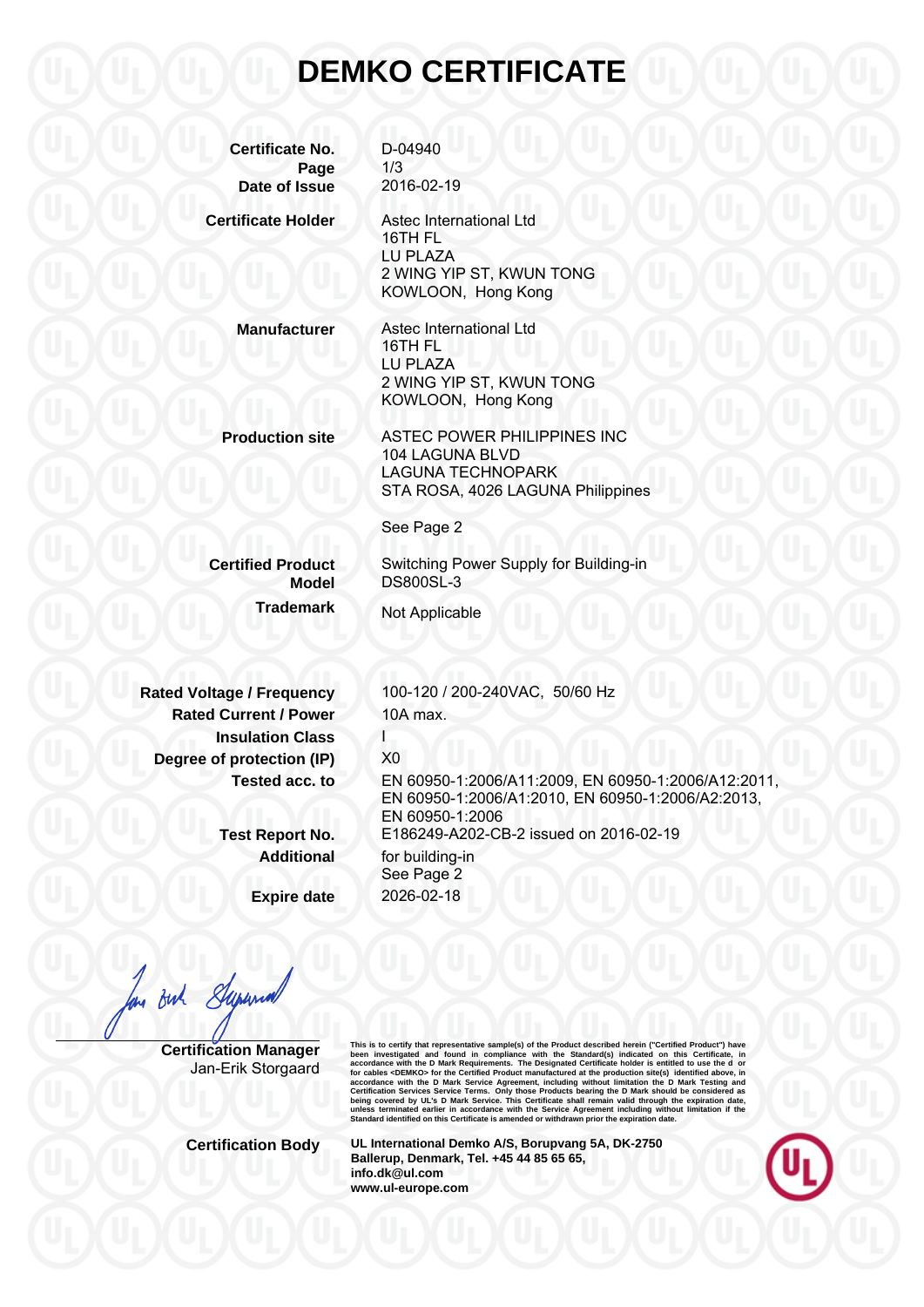## **Appendix DEMKO CERTIFICATE**

 **Certificate No.** D-04940 **Page** 2/3<br>**Issue** 2016-02-19 **Date of Issue** 

Production Sites:

Astec Power Phils Inc MAIN ROAD, CORNER ROAD "J" CAVITE EXPORT PROCESSING ZONE ROSARIO, 4106 CAVITE Philippines

Additional Information: Ratings: Output rating: +12VDC 66.7A max. +5Vsb 4.0A max.

Maximum continuous output power is 800W.

This Certificate replace earlier issued Demko certificate No. D-00645-A1 issued on 2012-03-27.

**Certification Body UL International Demko A/S, Borupvang 5A, DK-2750 Ballerup, Denmark, Tel. +45 44 85 65 65, info.dk@ul.com www.ul-europe.com**